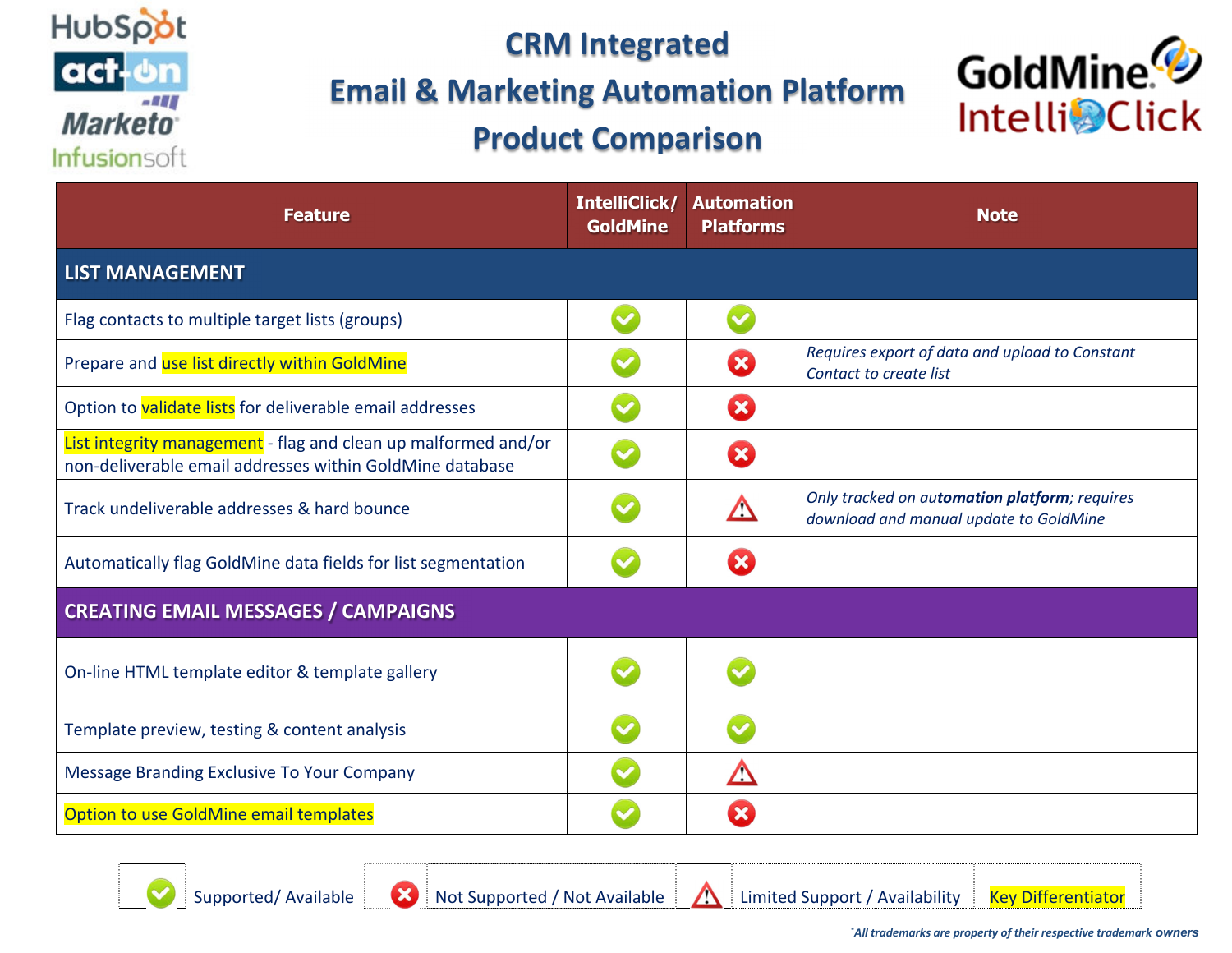

#### **Email & Marketing Automation Platform**

# **Product Comparison**



| <b>Feature</b>                                               | IntelliClick/<br><b>GoldMine</b> | <b>Automation</b><br><b>Platforms</b> | <b>Note</b>                                                                                                          |
|--------------------------------------------------------------|----------------------------------|---------------------------------------|----------------------------------------------------------------------------------------------------------------------|
| <b>TRACKING EMAIL CAMPAIGNS</b>                              |                                  |                                       |                                                                                                                      |
| CANSPAM compliance with unsubscribe & hard bounce            |                                  |                                       | Unsubscribes and hard bounce emails tracked with<br>service provider; not flagged in GoldMine                        |
| GDPR and CASL regulatory compliance options                  |                                  |                                       | IntelliClick: time stamped audit trail of opt-in stored in<br><b>CRM</b> database                                    |
| ALL results instantly & automatically stored in CRM system   |                                  | ×                                     | Requires manual update                                                                                               |
| Details of web pages accessed stored in CRM system           |                                  | $\boldsymbol{\alpha}$                 | IntelliClick stores the URL of each page visit from links<br>in your email                                           |
| Track & log web site visitor navigation behavior in GoldMine |                                  | ×                                     | Contact specific behavior tracked                                                                                    |
| Instant alerts (email, text messaging, scheduled phone call) |                                  | $\boldsymbol{\Omega}$                 | <b>IntelliClick</b> offers static or dynamic alerts allowing<br>assigned reps to be notified                         |
| Schedule follow up phone call activity GoldMine from click   |                                  | $\mathbf x$                           |                                                                                                                      |
| Send email with literature fulfillment attachment from click |                                  | $\boldsymbol{\mathcal{Z}}$            | No web forms needed for literature requests                                                                          |
| Schedule & manage event registration in GoldMine from click  |                                  |                                       | No web forms needed to register for events                                                                           |
| Instantly update any data fields in CRM from a click         |                                  | $\mathbf x$                           | Allows easy data base segmentation for future<br>campaigns and/or drip marketing using workflow<br><i>automation</i> |

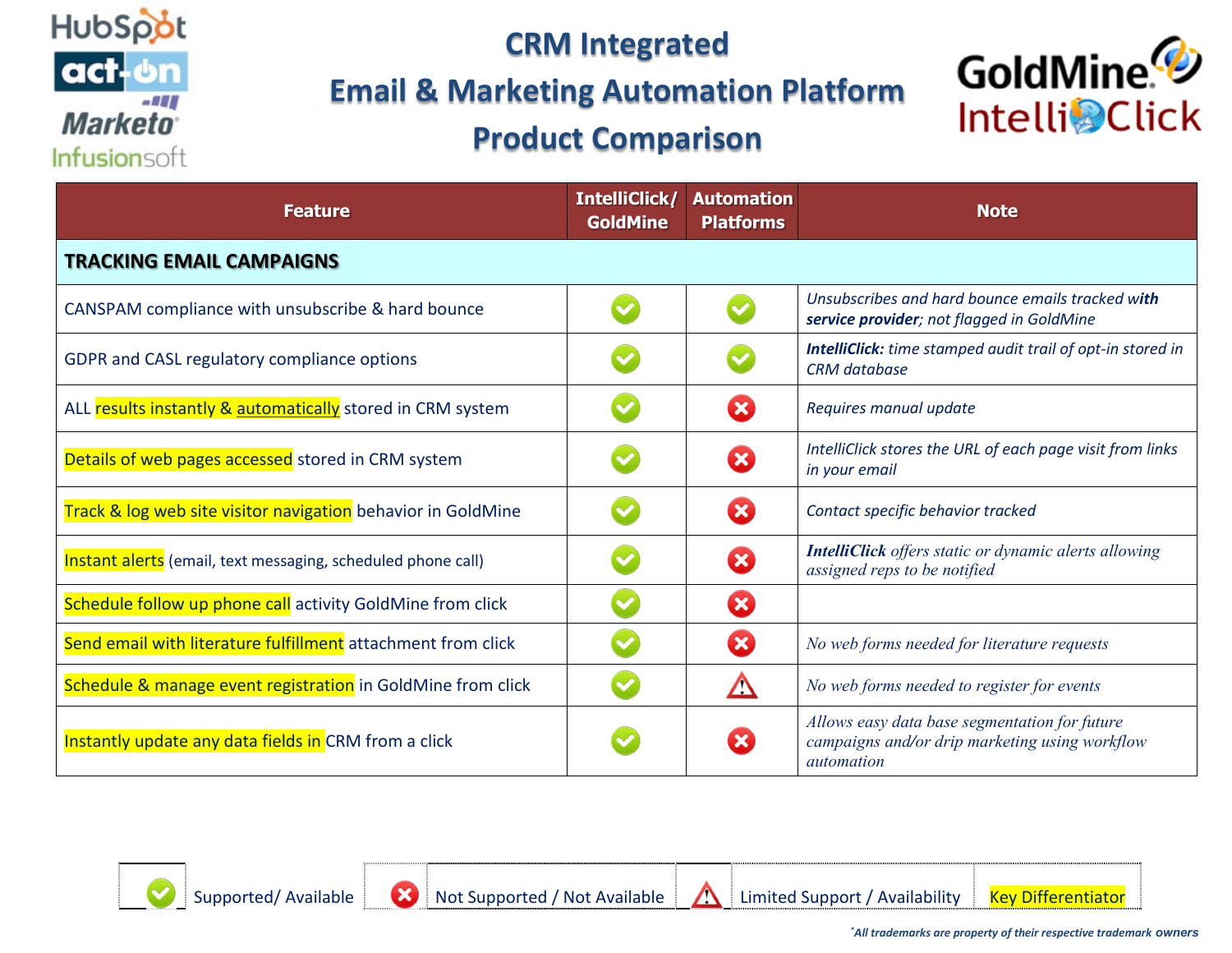

#### **Email & Marketing Automation Platform**

# **Product Comparison**



| <b>Feature</b>                                                                            | IntelliClick/<br><b>GoldMine</b> | <b>Automation</b><br><b>Platforms</b> | <b>Note</b>                                                                                               |
|-------------------------------------------------------------------------------------------|----------------------------------|---------------------------------------|-----------------------------------------------------------------------------------------------------------|
| <b>SENDING EMAIL CAMPAIGNS</b>                                                            |                                  |                                       |                                                                                                           |
| Automatically exclude unsubscribe email addresses (CANSPAM<br>compliance)                 |                                  |                                       |                                                                                                           |
| Schedule campaign send                                                                    |                                  |                                       |                                                                                                           |
| Use external computer resources to complete send process                                  | 8                                |                                       | IntelliSend: no data is uploaded externally; local<br>workstation or server completes the send process    |
| No impact to GoldMine server resources to handle message send                             |                                  |                                       |                                                                                                           |
| Send & track emails merged to individual contacts                                         |                                  | $\boldsymbol{\mathsf{x}}$             | <b>IntelliSend:</b> able to send individual or mass tracked<br>communication                              |
| Log of actual email message sent in GoldMine history                                      |                                  | $\mathbf x$                           |                                                                                                           |
| Simultaneously send to multiple database target segments on behalf<br>of different people |                                  | $\mathbf{x}$                          | i.e. send to different sales territories on behalf of the<br>respective sales person all at the same time |
| Send directly against target group within GoldMine                                        |                                  |                                       | Service Providers: requires manual data upload<br>exported from GoldMine                                  |
| Unlimited email accounts for send on behalf of others                                     |                                  |                                       |                                                                                                           |

Supported/ Available Not Supported / Not Available Limited Support / AvailabilityKey Differentiator